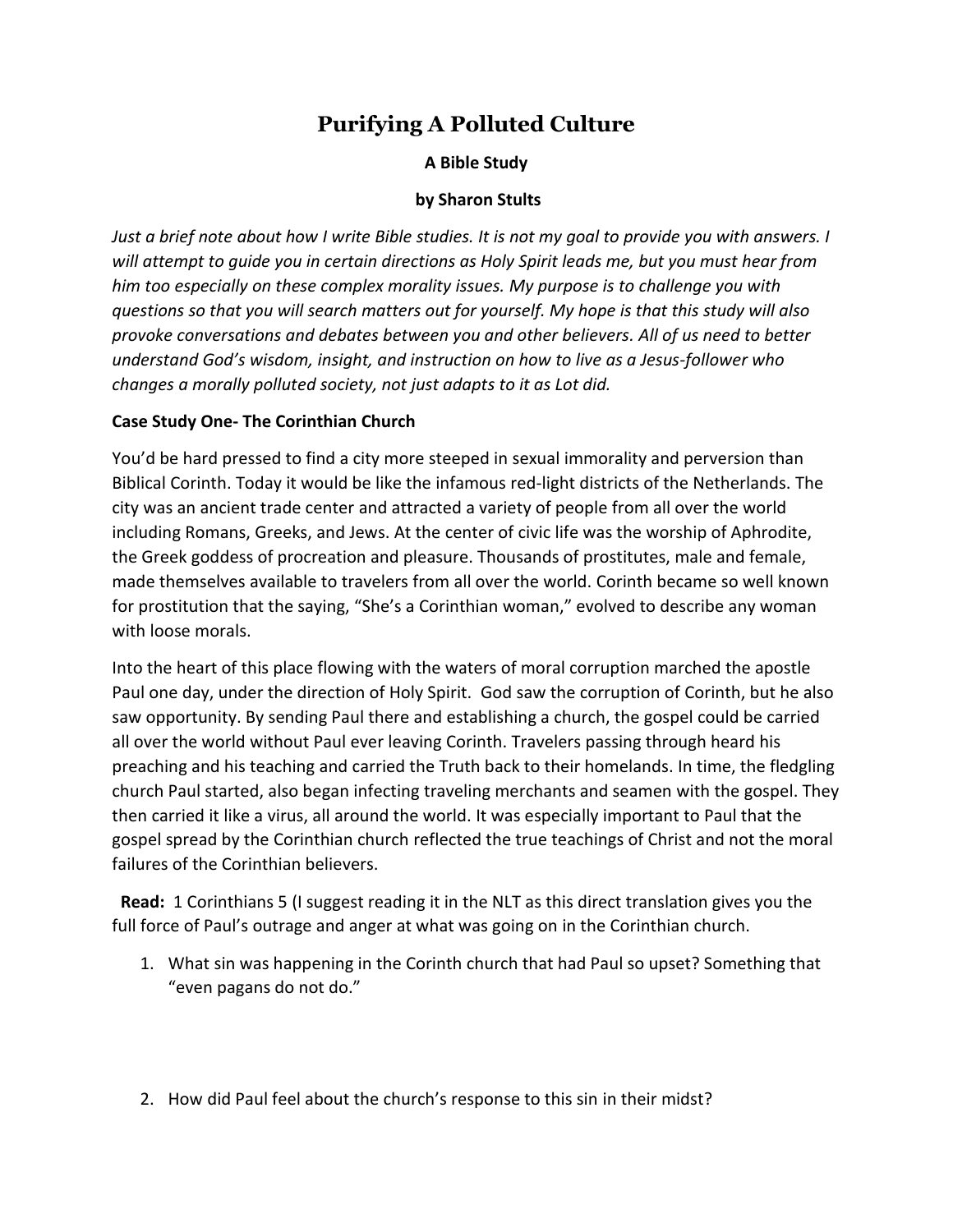- 3. What steps did Paul insist the church take to deal with this problem?
- 4. What is your response to Paul's instructions? Be honest. It's just you and God working on this study together.
- 5. How would Paul's instructions for handling sexual immorality in the church roll out in your church? Describe what you think your church's response should look like if a leader or pastor is exposed in an immoral relationship that many members know about?

- 6. How do you think a situation like this affects a community around a church when the facts become known in that community?
	- a. If the situation is handled the way Paul instructs?
	- b. If the situation is not dealt with but tolerated?

**To ponder:** One day, my daughter did a load of laundry that came out of the washer dirtier than when it went in. She discovered that her son's pants pockets were filled with dirt, now mud. She rinsed out the mud and re-washed the load then spoke to him about cleaning out his pockets before he put pants in the hamper. I think too many believers are hiding dirt in their own pockets, polluting other believers around them, and then doing tremendous damage to the cause of the kingdom when the dirt comes out in the wash. We as God-followers are going to need to take care of our own dirty laundry I think, before we have the creds to engage with the world about theirs.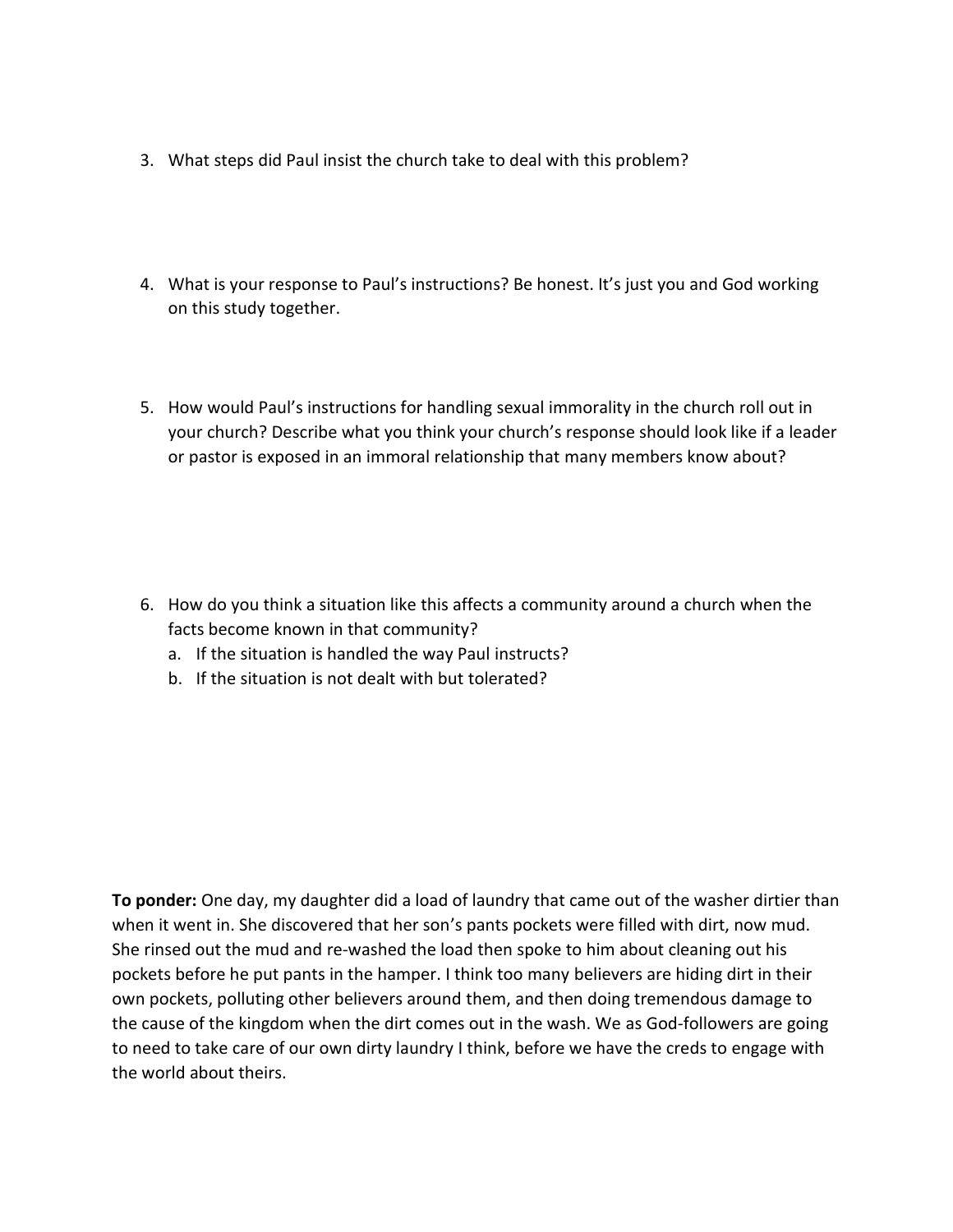*For it is time for judgement to begin in the family of God. I Peter 4:17.* 

### **Case Study #2- Joseph**

Some people drop from hero to zero within minutes or days. Some people experience that more than once. Joseph was one of those people. From favored son who apparently didn't work much, to Egyptian slave. From respected estate manager to accused rapist and prisoner. The dramas, intrigues, and betrayals that God used to propel Joseph to power, I see as a series of tests preparing Joseph for his important role in history. For a great book on this idea check out "[Dreams to Destiny,](https://www.christianbook.com/dream-destiny-tests-through-fulfill-purpose/robert-morris/9780764217104/pd/217104)" by Robert Morris. One of the tests God put Joseph through was the purity test. He used the wicked wife of Joseph's boss, Potiphar, to create the test environment. The immoral and wicked standards of our culture confront us today at every turn just as Potiphar's wife relentlessly pursued Joseph. God-followers who publicly resist and expose evil are often lied about on various media platforms and then their livelihoods and families are savaged by the cancel-culture mob, just as Potiphar's wife destroyed Joseph's reputation and life. As King Solomon said, "There is nothing new under the sun."

### **Read:** Genesis 39

- 1. What was Joseph promoted to in Potiphar's house. Why did Potiphar promote him?
- 2. What benefits did Potiphar's house reap while Joseph worked there?
- 3. Rewrite, in your own words, what Joseph said to Potiphar's wife when she first propositioned him?
- 4. Speculate how Joseph might have felt under the stress of this sexual harassment. Have you ever experienced that personally anywhere? If so, how did you feel when that was happening?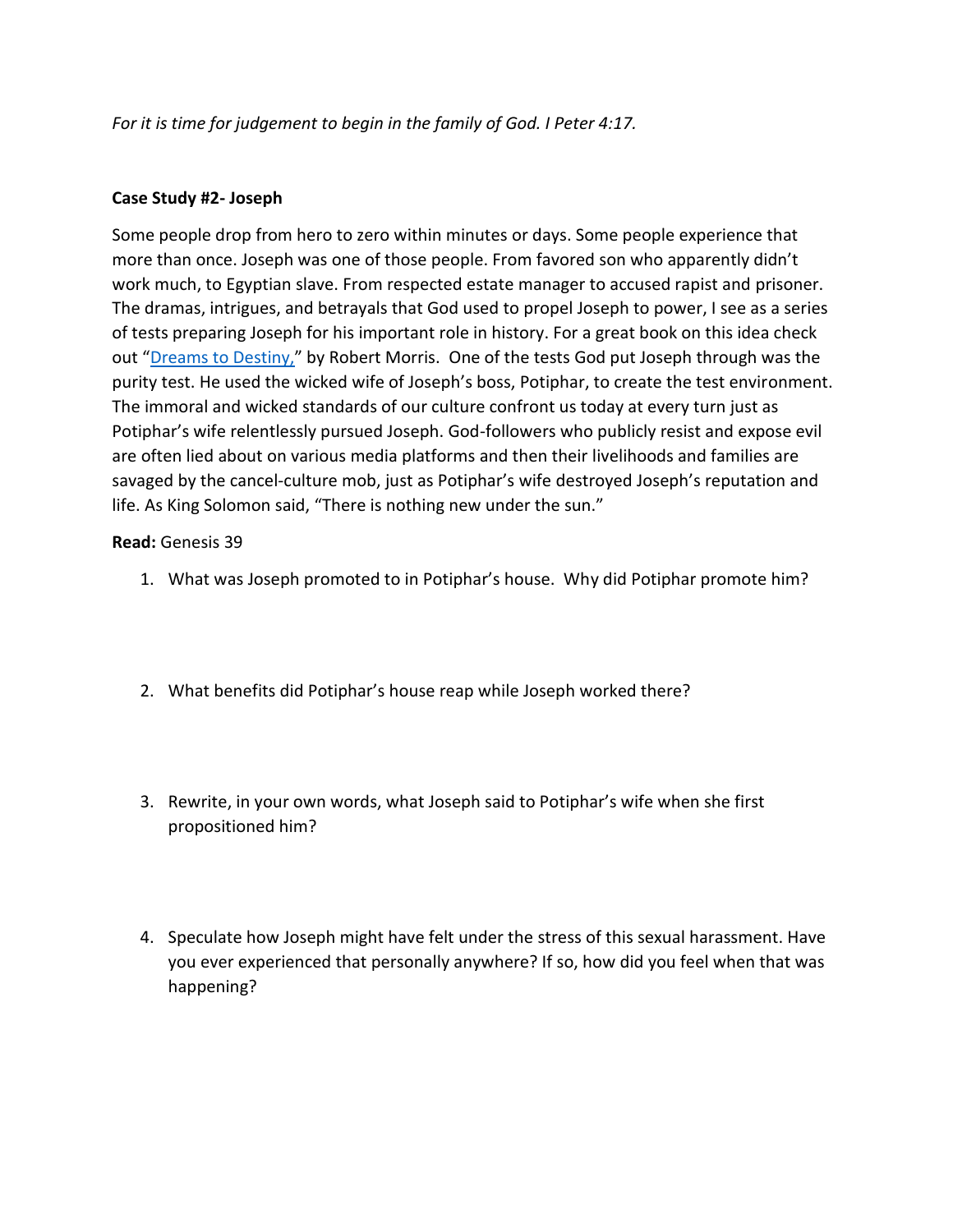- 5. Do you think there was anything else Joseph could have done to create a different ending to his time in Potiphar's house?
- 6. Do you think Joseph knew he was risking his career and reputation when he refused the wife's immoral invitations?
- 7. How far do you think God-followers need to be willing to go to stand up against immorality? Use Matthew 16:25 to help you reflect on this. Can you think of some modern-day Josephs?
- 8. What does the end of the chapter say about the relationship between God and Joseph once he landed in prison? Do you think you'd be able to stand on this truth if God landed you in a similar situation with ruined reputation and career? What verses come to your mind that teach this same truth?

**To ponder:** Sadly, if God-followers are going to start saying a loud "No," to the drek being dumped into our culture from the godless, we better be prepared to suffer for it. Commentator Matthew Henry eloquently expresses the final truth of this chapter, so I leave you with his words. "*Joseph's master believed the accusation. Potiphar, it is likely, chose that prison, because it was the worst; but God designed to open the way to Joseph's honor. Joseph was owned and righted by his God. He was away from all his friends and relations; he had none to help or comfort him; but the Lord was with Joseph and showed him mercy. Those that have a good conscience in a prison, have a good God there. God gave him favor in the sight of the keeper of the prison; he trusted him to manage the affairs of the prison. A good man will do good wherever he is and will be a blessing even in bonds and banishment. Let us not forget, through Joseph, to look unto Jesus, who suffered being tempted, yet without sin; who was slandered, and persecuted, and imprisoned, but without cause; who by the cross ascended to the throne. May we be enabled to follow the same path in submitting and in suffering, to the same place of glory."*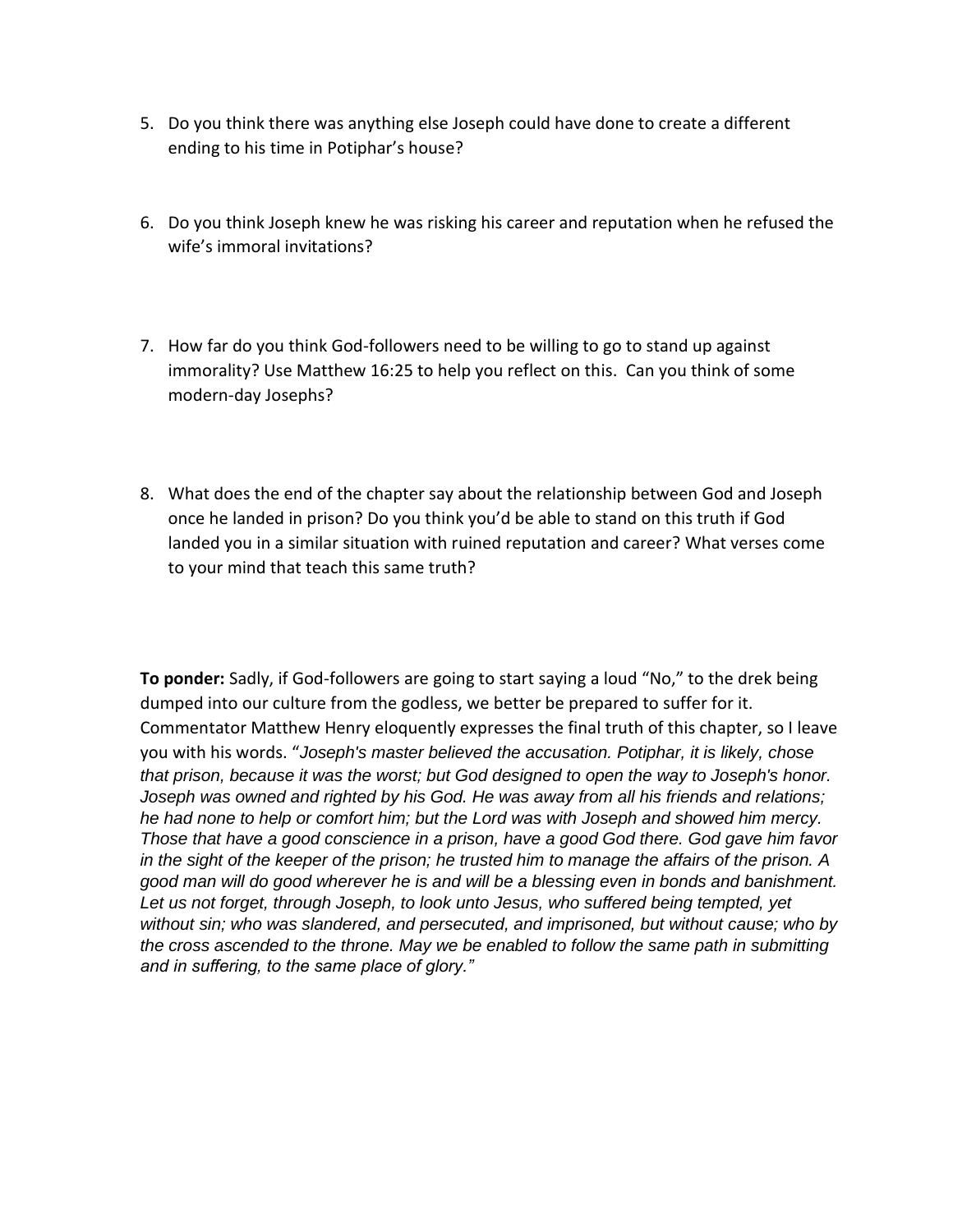#### **Case Study #3- Noah**

When we think about the worst immorality in our culture, we are also able to think of the millions of righteous, faithful God-followers that live within it, holding back and pushing back the swell of sin that wants to consume us as a nation. Imagine if you were the only righteous person on the entire earth right now. Extract all the other millions of believers from our culture equation and I think you are left with a world as evil as the one Noah lived in. A world so consumed with 24/7 evil thought, speech, and behavior that God decided to destroy it. Imagine the weight of that decision. All the people, creatures of the seas and animals that God individually and uniquely designed, gone. All the wonder of the physical world he designed with such love and care, it's flora and fauna, mountains, and meadows, gone. Imagine just how evil Noah's world had to be for God to destroy it all. In a world uglier than we can understand lived righteous Noah who found grace in the eyes of God. For one hundred years this man preached God's message of salvation probably amid horrific harassment, intimidation, and mocking. No one believed him. No one listened. No one repented. Still, Noah continued to build the ark faithfully, offering people a chance to repent before it was too late.

#### **Read:** Genesis 6

- 1. Write down the specific phrases you find in the chapter that describe the moral condition of Noah's world.
- 2. How would you compare Noah's world to our current culture? How are they the same? Different?
- 3. What do you think verses 5-8 mean? What kinds of feelings and thoughts do you think God has about our modern culture?